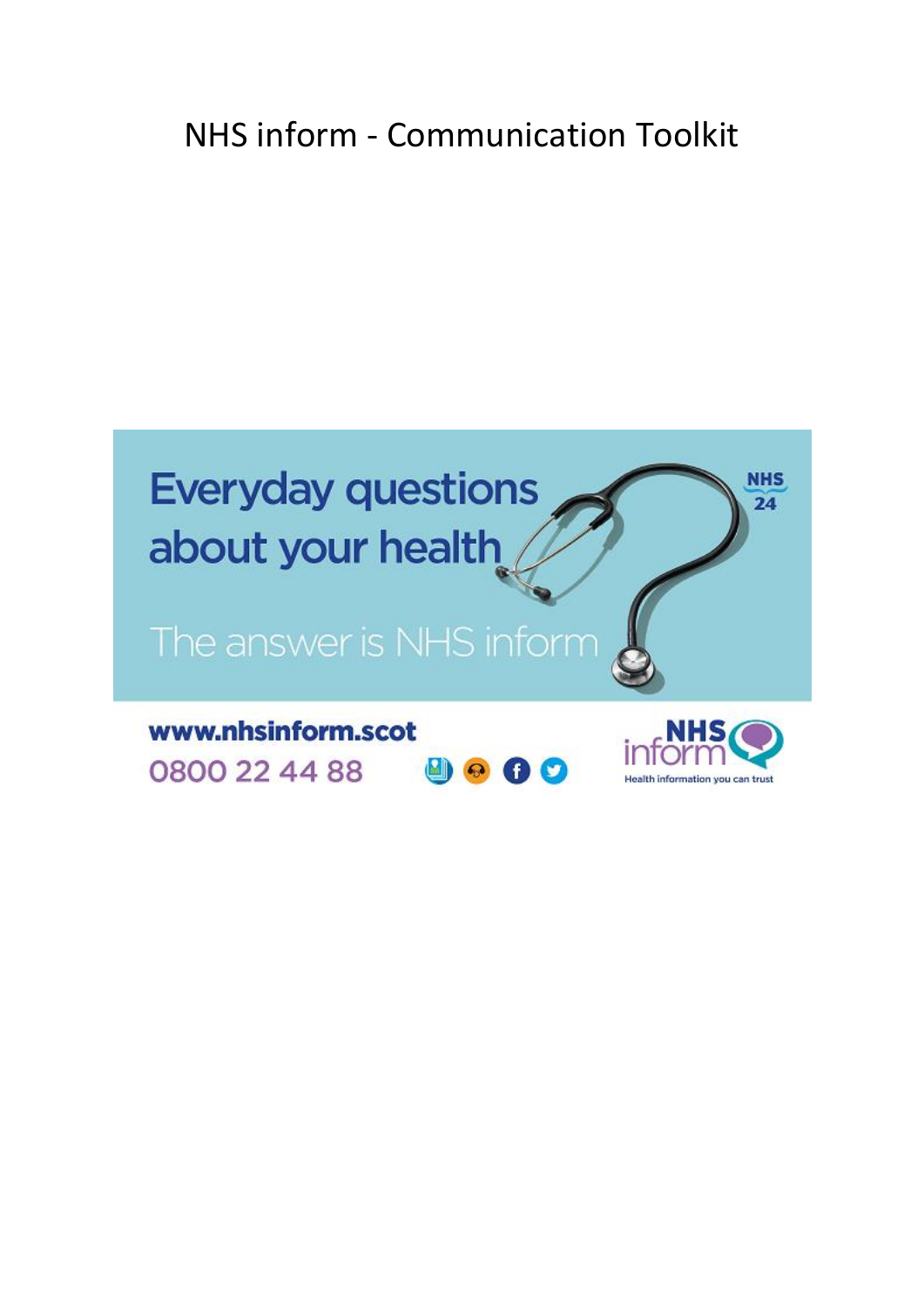



## *Everyday Questions about your health*

**NHS inform** is Scotland's leading digital health and care information service, provided by NHS 24.

The website **www.nhsinform.scot** has been fully redesigned bringing a range of new content and features to help people manage their own health and wellbeing.

To raise awareness of NHS inform there will be advertising from mid April, which will be supported by PR and social media activity.

## *We need you!*

Any help to raise awareness of the redesigned NHS inform website would be much appreciated.

We have developed a range of tools for use across internal and external channels, including websites and social media. Please do not hesitate to contact us if you need additional materials or information.

## *Key Facts:*

NHS inform is a service for Scotland offering reliable, quality assured information across a range of channels including online, telephone, webchat and social media.

The website has enhanced features and digital tools to allow people to tailor the information, making it more personal for them:

- $\checkmark$  Info for Me is a personalisation tool, which enables people to bring together information relevant to them into a single place, which can be easily printed saved or shared.
- **National Services Directory**: information on health services across Scotland.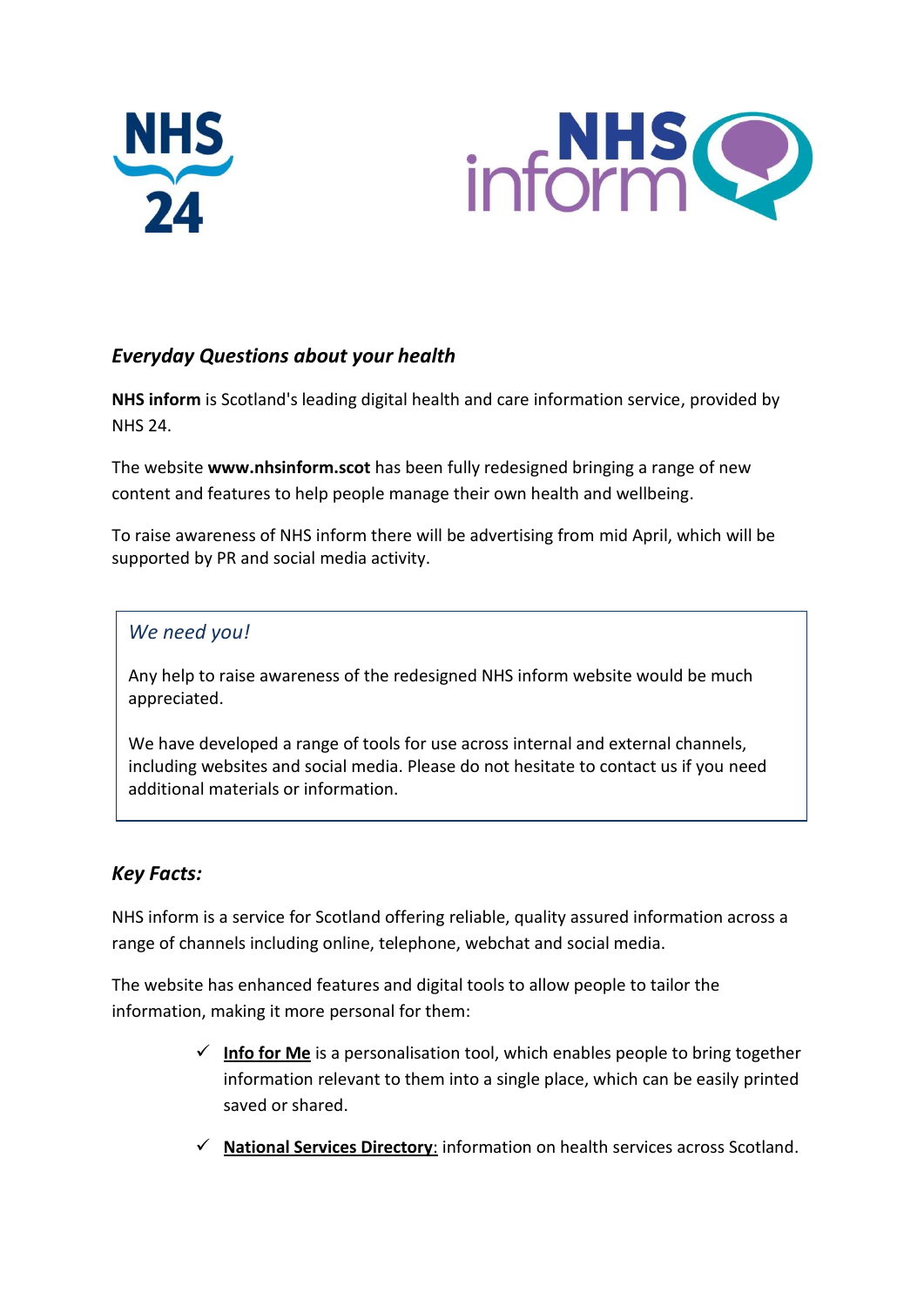- **Self Help Guide**: fully revised, updated and aligned to the 111 service the new Self Help Guide allows you to check your symptoms online and get advice to manage your condition or signpost to the right service.
- $\checkmark$  **Browsealoud** is a feature that makes the website more accessible with speech, reading and translation tools.
- **Webchat** access is available throughout the site.
- People who choose to talk to the health information team can call the service on 0800 22 44 88 everyday.
- People can use the website to interact with other users and professionals around specific conditions in community forums to support self-management.

## *Communication material:*

Here is some copy that you might use for your staff newsletter or intranet.

#### **NHS inform – for everyday questions about health**

Finding the right health and care information can make a real difference to how people manage their wellbeing. Making information accessible, quality assured and up to date helps people to make positive choices.

NHS inform [\(www.nhsinform.scot\)](http://www.nhsinform.scot/) is Scotland's dedicated resource offering up-to-date facts on health, services and campaigns. It also has a wealth of information available online, over the telephone or via webchat:

- **•** tests and treatments
- illnesses and conditions
- injuries
- healthy living (including stopping smoking, screening and keeping active)
- care, support and health rights

One of the many great features of the new website is that people can personalise the information that's relevant to them using the 'Info for Me' tool. People can also interact and find out about specific conditions in community forums using the 'Health Unlocked' facility. Of course, there is always the option to talk to the health information team by telephone or using webchat.

Want to try the new service? Visit: [www.nhsinform.scot](http://www.nhsinform.scot/) or call: 0800 22 44 88

#### *Ends 188 words*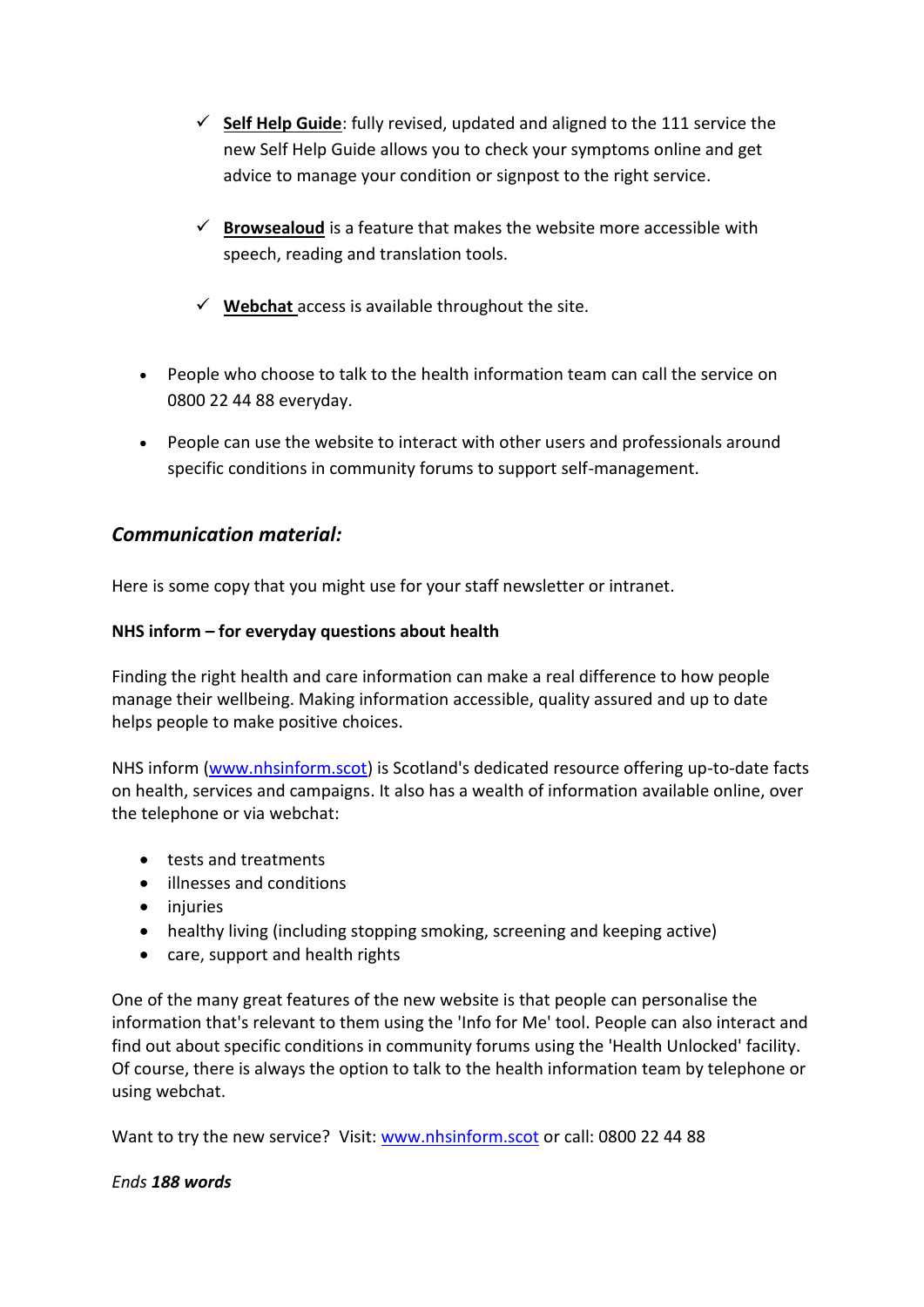## *Digital Media #nhsinform*

#### **Websites**

We have produced a range of digital assets to promote NHS inform across websites. The following examples are available in a range of formats that can be resized. Your web content team can request assets via HISPartnership&EngagementTeam@nhs24.scot.nhs.uk



#### **Social Media**

We have social media activity planned for both Twitter and Facebook and would ask you to re-tweet, quote, like and share our posts. Our accounts are:





@nhs24 [www.facebook.com/NHS24](http://www.facebook.com/NHS24) @nhsinform www.facebook.com/nhsinform